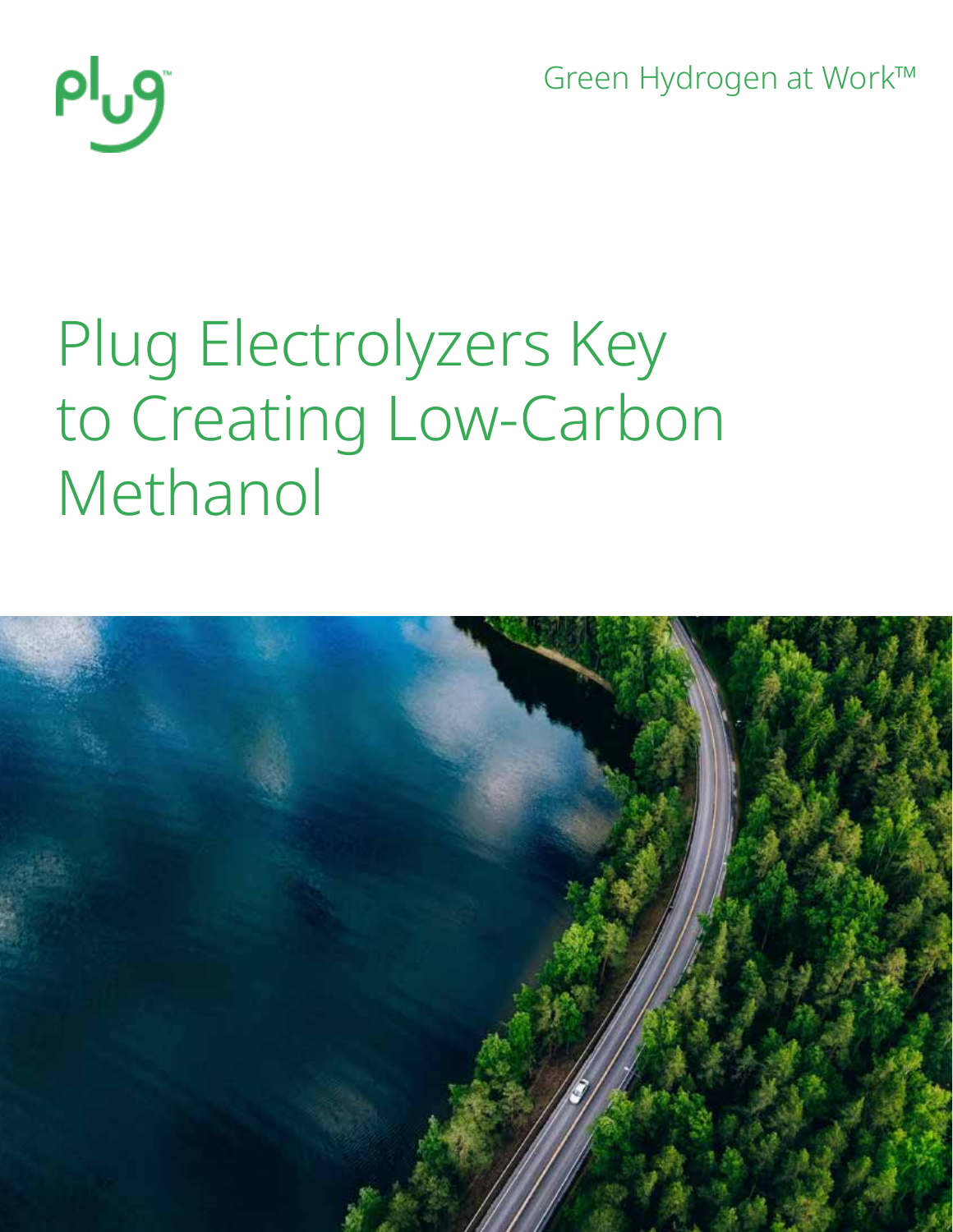# Plug Electrolyzers Key to Creating Low-Carbon Methanol

### **With decades of experience under its belt, Plug's team is equipped with the products and knowledge to safely produce cleaner, more sustainable methanol.**

With 100 million metric tons of methanol consumption, creating \$55 billion in economic activity and supporting nearly 100,000 jobs around the world per year — methanol has proven to be key to supporting critical industries including chemical feedstock and transportation fuels, according to the Methanol Institute.

However, the cost of supporting these industries has been high. Nearly all methanol is produced from fossil fuels such as coal and natural gas with a dangerously high carbon intensity. In contrast, methanol can reduce CO, NOx, SOx, and particulate combustion emissions and carries a similar toxicity rating to gasoline or diesel in the case of accidents or spills, according to a 2019 report in ChemBioEng, making it an attractive alternative to traditional fuels, especially if produced from non-fossil sources.

Moreover, methanol demand is expected to grow to 120 million metric tons per year by 2025, and 500 million tons by 2050, according to 2021 report by the International Renewable Energy Agency.

## How Green Hydrogen Can Decarbonize Methanol Production

#### **Traditional Methanol Bio and E-Methanol**

Enrich synthesis gas, co-feed during coal gasification and provide heat source using green hydrogen.

#### **E-Methanol**

Co-locate near a carbon dioxide emitting plant, capture carbon from flue gases or direct air and react with green hydrogen.

## **Hybrid**

Maximize carbon conversion by reacting excess carbon dioxide from bio-methanol production with green hydrogen.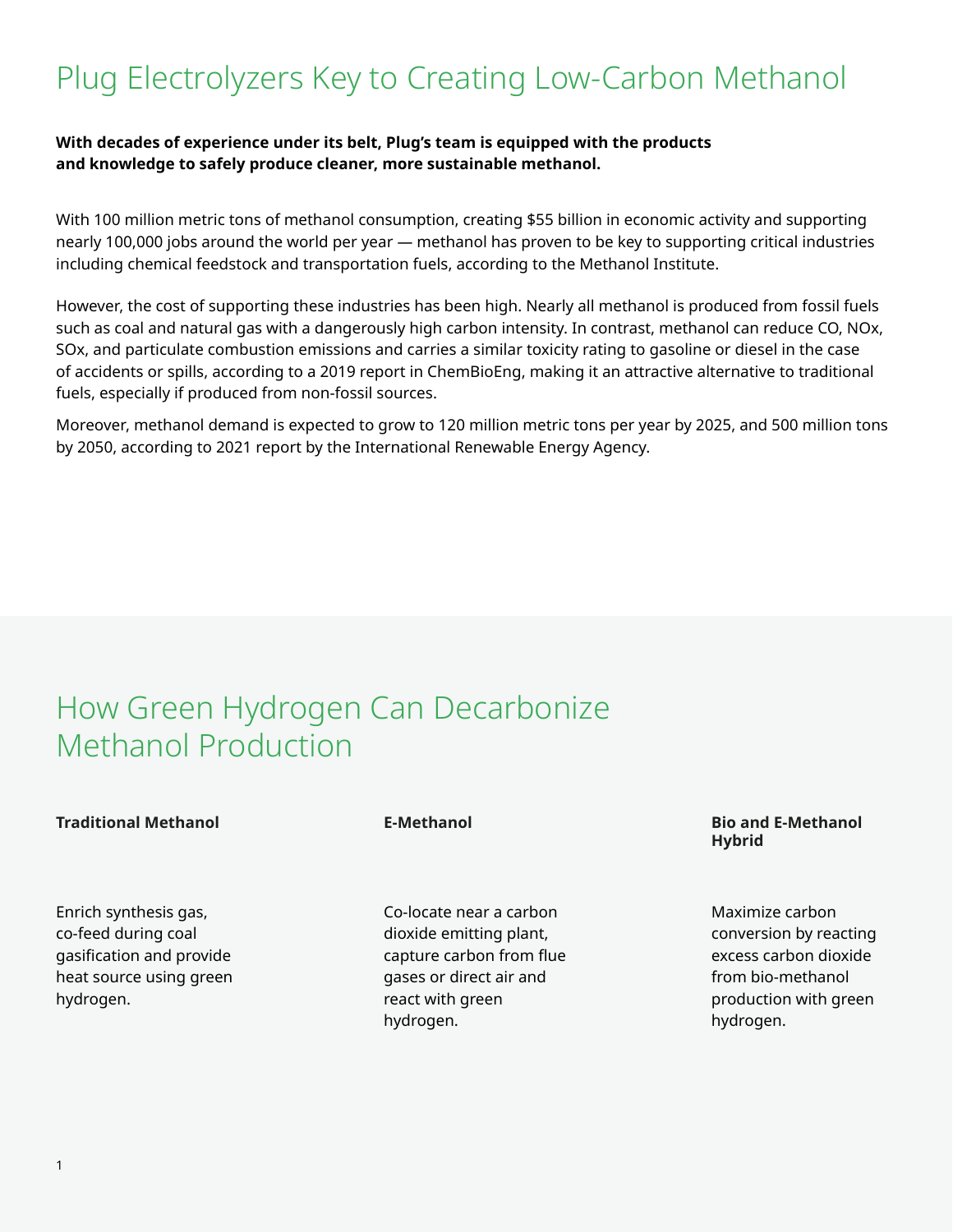# A Low-Carbon Methanol

Methanol (CH<sub>3</sub>OH) can be efficiently produced through several low-carbon processes, dramatically lowering emissions and creating a more sustainable future.

This diagram shows the various methods of methanol production. Traditionally methanol has been produced from fossil fuels, and this continues to make up about 98% of all methanol consumed worldwide. This form of methanol burns cleaner than gasoline or diesel in regard to criteria pollutants such as NOx, SOx, and particulate matter, but still results in about 0.3 gigatons of  $CO<sub>2</sub>$  per year being released to atmosphere.



Source: IRENA innovation Outlook Renewable Methanol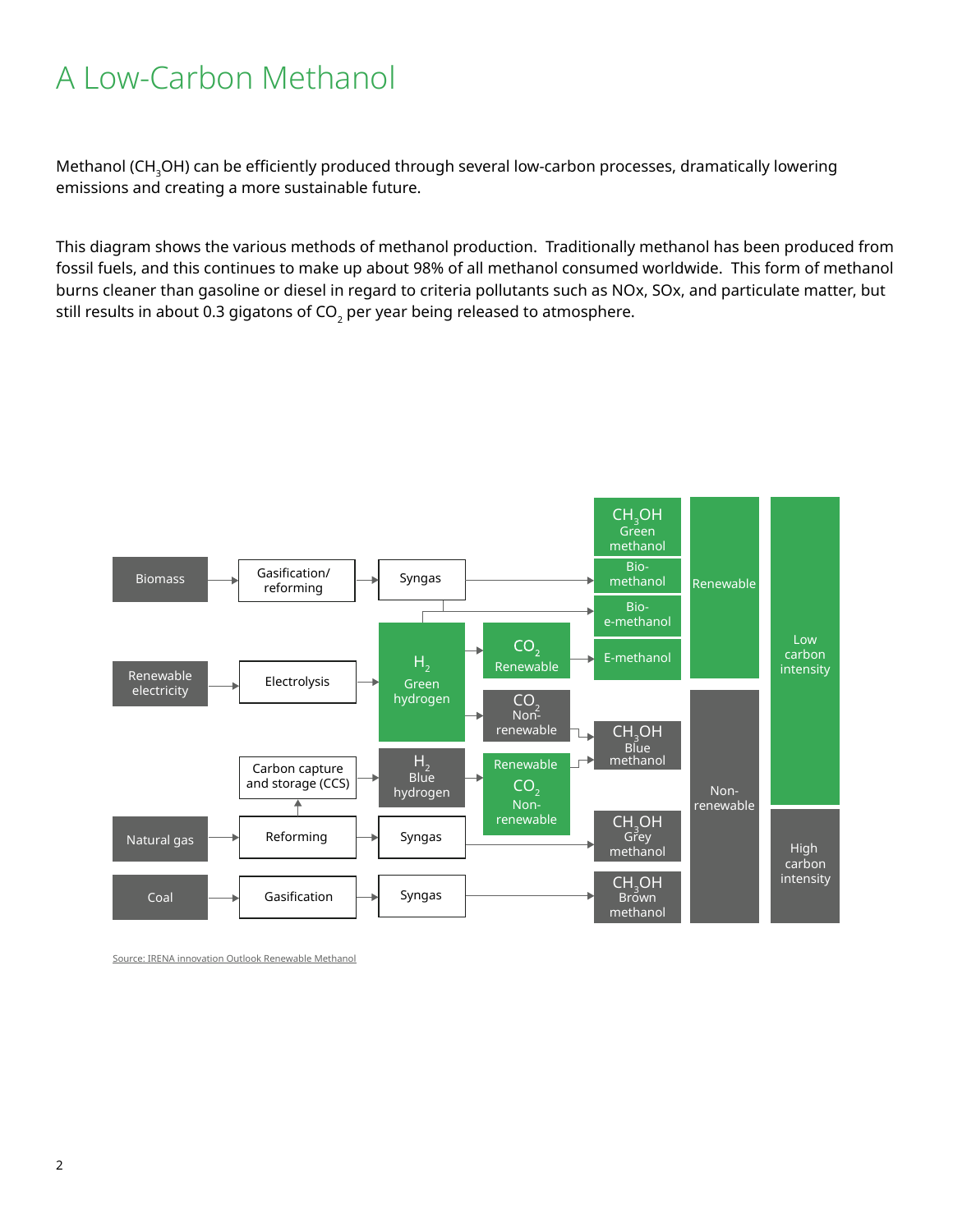# Traditional Methanol

For example, in traditional methanol plants, green hydrogen could be fed into the Pre-reformers to help maintain appropriate gas mixture compositions.

Similarly, in the coal gasification step, a mixture of hydrogen (from fossil sources), oxygen and steam are fed into the processor. Green hydrogen and green oxygen can be co-fed to partially decarbonize the process.

Also, the formation of synthesis gas requires a signification amount of heat. Typically, natural gas and steam are heated inside nickel catalyst filled reactor tubes. It is possible that these reactors could be converted to burn hydrogen instead of several million cubic feet of natural gas per day to generate steam and high temperatures.



Schematic adapted from the Methanol Institute

# E-Methanol

Another example is e-methanol, a liquid product easily obtained from  $CO<sub>2</sub>$  and green hydrogen through a one-step catalytic process. Produced through a Power-to-X technology, e-methanol is considered an electrofuel (e-fuel) and electrochemical. However, e-methanol production requires CO<sub>2</sub> sourced from bioenergy with carbon capture and storage (BECCS) or direct air capture (DAC), both of which can be expensive ways to produce CO<sub>2</sub> today.

Thus, many e-methanol project developers are looking to collocate with or achieve their critical renewable CO<sub>2</sub> supply from low-cost industrial byproduct CO<sub>2</sub>. This could be from facilities with high-concentration  $CO<sub>2</sub>$  byproduct streams like as ammonia, ethanol, or metals processing plants. These facilities require a source of green hydrogen.

Electrolysis of water to hydrogen followed by catalytic methanol synthesis



Source: IRENA innovation Outlook Renewable Methanol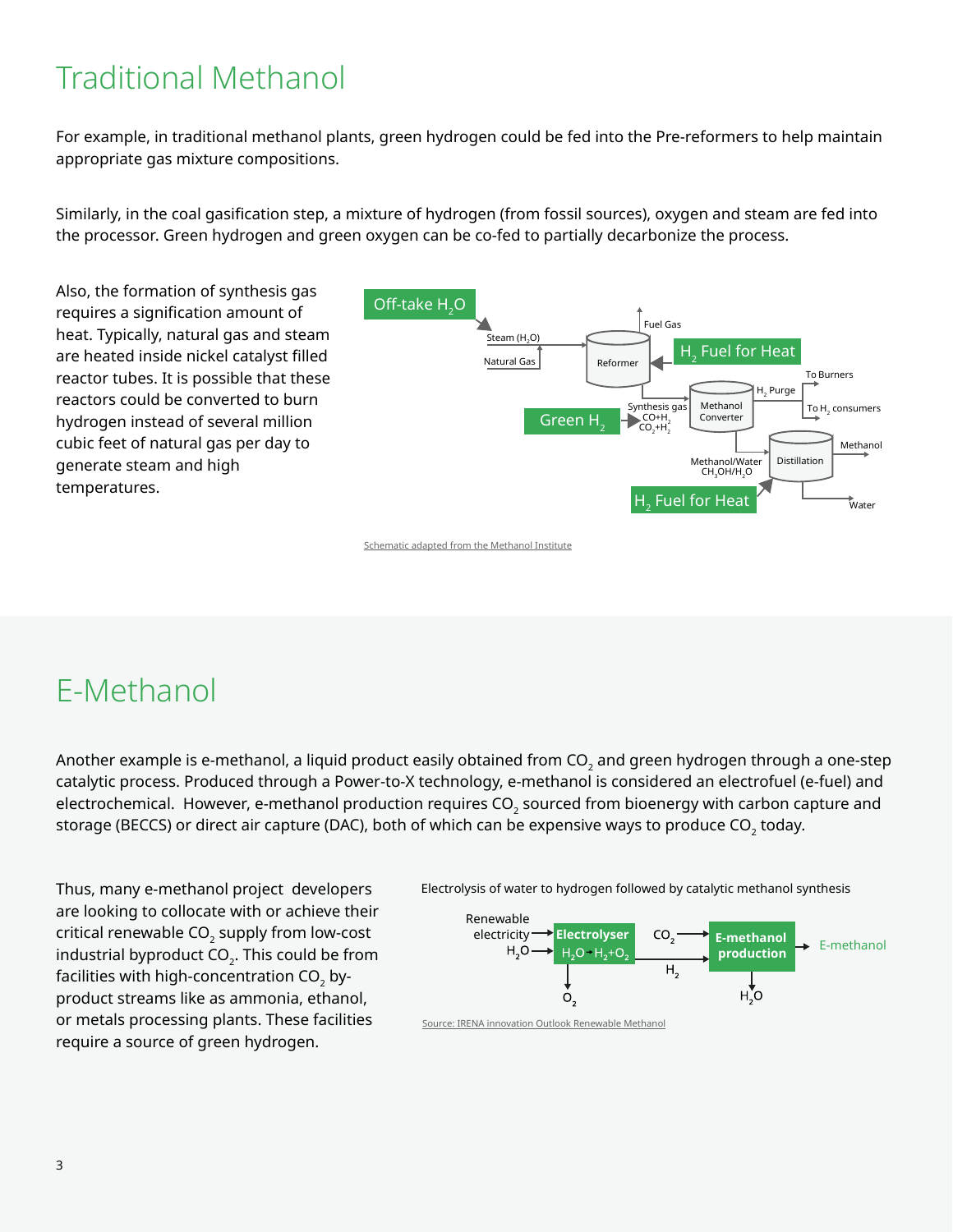# Bio and E-Methanol Hybrid

Bio-methanol production is carried out in a similar way to its production from fossil sources; however, the difference is that the feedstock comes from biomass waste. The carbon emissions are much lower than with traditional production methods, but not as low as with eMethanol. Furthermore, sustainable biomass supply is limited, making it difficult to produce enough bio-methanol to supply the growing demand.

An attractive possibility is to react the stoichiometric excess of carbon dioxide from bio-methanol production with supplemental green hydrogen to drive process conversion to methanol. This can be achieved by combining the bio-methanol scheme and part of the e-methanol scheme into a hybrid process where nearly 100% of the carbon in the biomass ends up as carbon in the methanol product, maximizing conversion of all feedstocks, lowering cost, and achieving maximum decarbonization.



Source: IRENA innovation Outlook Renewable Methanol

The green hydrogen required for these processes is provided through water electrolysis, powered by renewable energy. As the top electrolyzer supplier in the world, Plug can provide feedstock though its expansive green hydrogen offering and seamlessly lower emissions per unit of output, regardless of the methanol production process. Furthermore, a supply of green hydrogen can be leveraged to decarbonize other sources of process emissions, such as process heating needs.